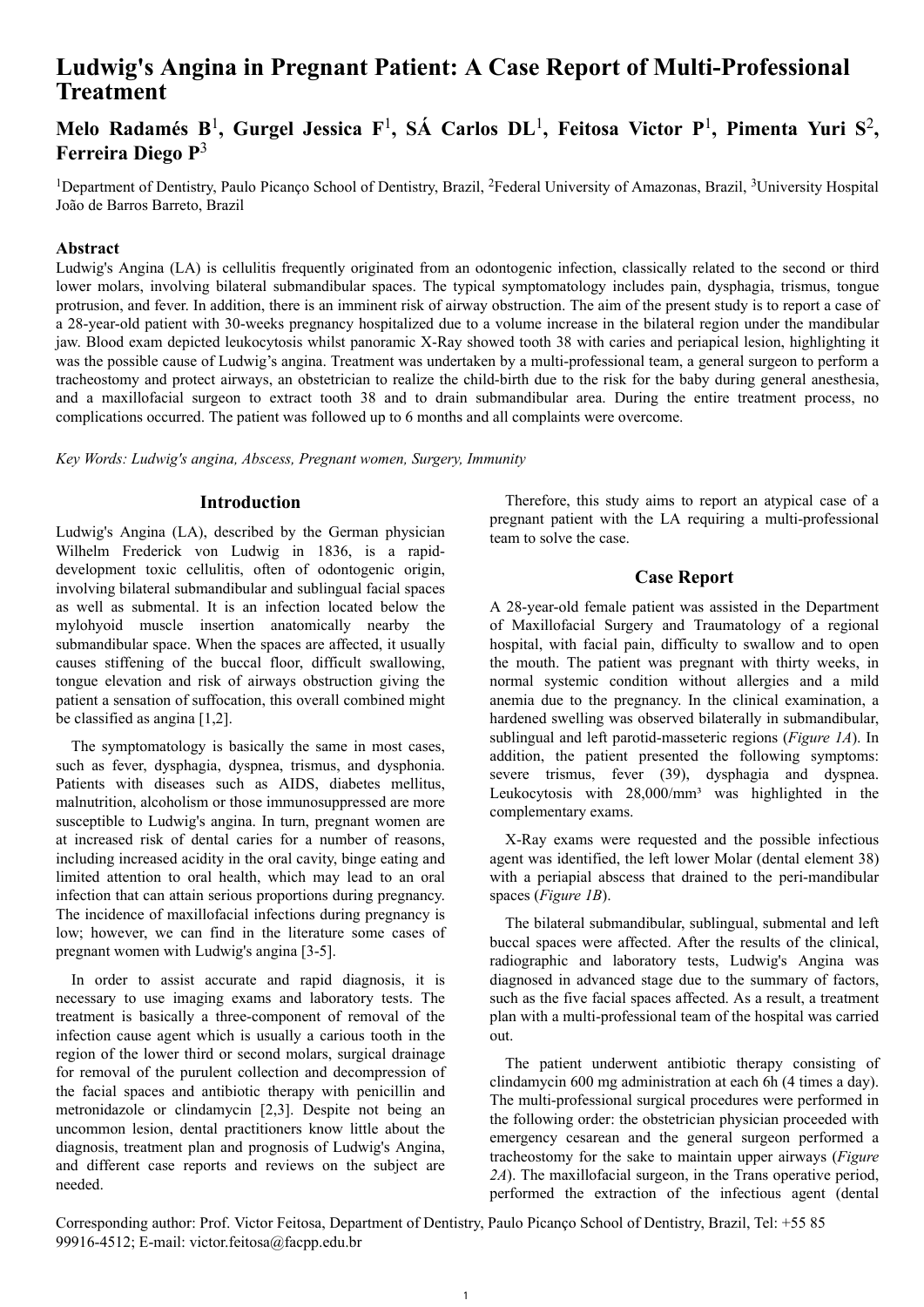element 38) and then surgically drained through multiple incisions in the submental and submandibular region bilaterally. After drainage of the infection, rigid drains were installed to continue drainage (*Figures 2B and 2C*).



*Figure 1. (A): Initial Frontal view, showing swelling bilateral submandibular, sublingual, and left parotid; (B): Conventional panoramic x-ray overview.*



*Figure 2. (A) Realization of tracheostomy; (B) Installed hydraulic drains; (C) Front view, drains installed hydraulic and installation of rigid drains.*

During the first three days, irrigation with saline solution at every 4 hours was used as the post-operative protocol, and complementary tests were again requested. A satisfactory decrease in leukocytosis was achieved with 17,000/mm<sup>3</sup> level. After the drainage removal, at the third day after surgery, the patient was hospitalized for another 4 days and the intravenous antibiotic therapy with clindamycin 600 mg at each 8h (3 times a day) was conducted.

On the seventh postoperative day, the patient was discharged along with her newborn. She was oriented to realize warm-water compress three times daily and mouth opening physiotherapy.

The patient had periodic returns. After 3 months of surgery, she returned to the care unit without edema, the absence of pain and trismus, normal red blood cells and leukocytes, demonstrating that the operative procedure was fully

successful and resulted in the best care for both the patient and her healthy newborn (*Figure 3*).



*Figure 3. Frontal view of 3-month follow-up of the surgery.*

## **Discussion**

The literature shows that from 70% to 90% of cases of Ludwig's Angina, the etiology is an odontogenic infection. The reported clinical case was also of odontogenic origin. However, it can also be caused by other factors such as the presence of foreign bodies, mandibular fractures, infected oral neoplasms, abscesses located in the tonsils and among other factors [6-9].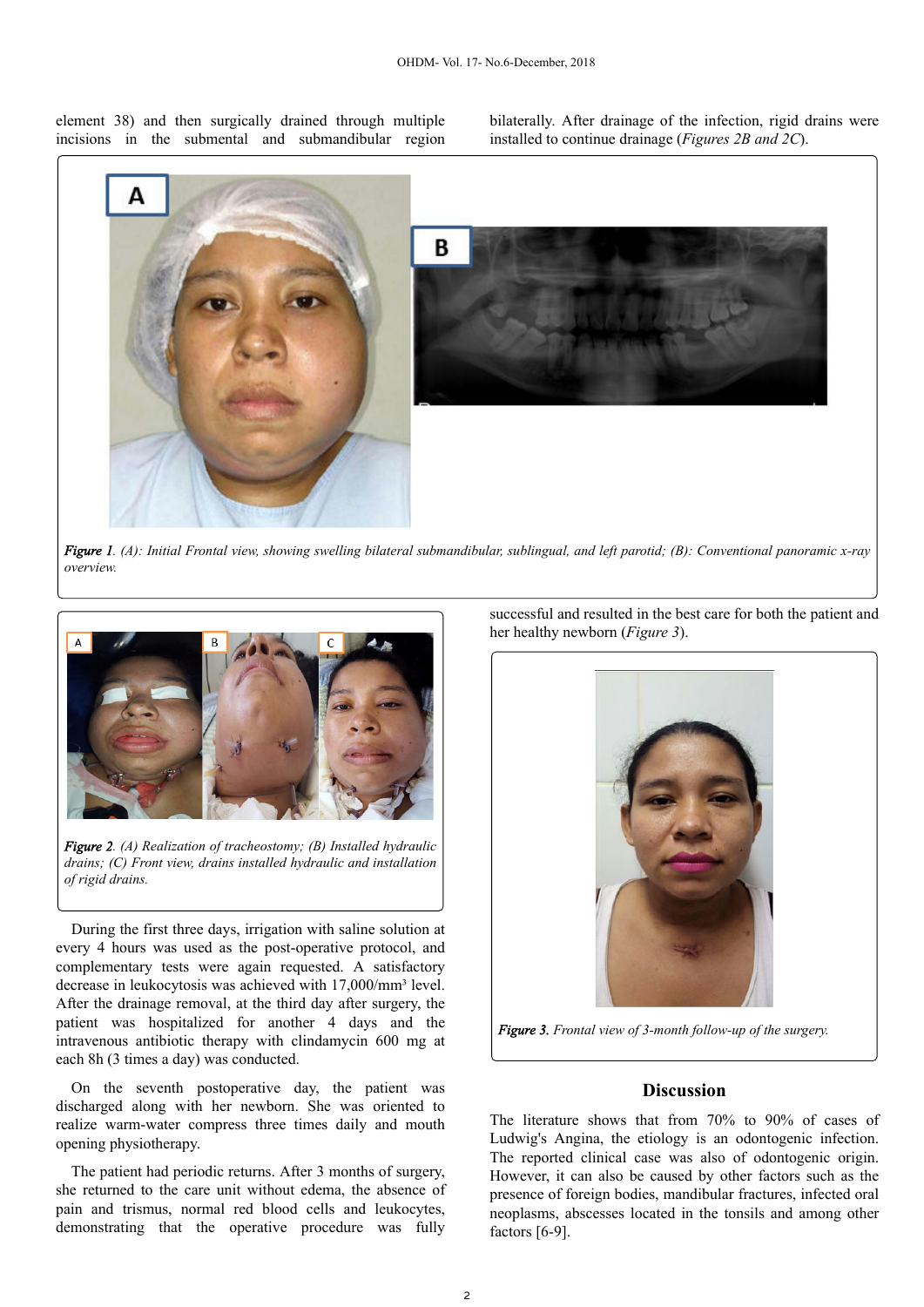More attention is needed for these infections, as their aggravation may result in Ludwig's Angina, Orbital Cellulitis, Cavernous Sinus Thrombosis, and Mediastinitis among others. The nature of odontogenic infection has a mixed microbiota composed of gram-positive aerobic microorganisms and gram-negative anaerobes, for example, streptococci and bacilli, also present in the oral cavity free of infection. Polymicrobial cultures are found in 50% of cases [10-13].

Over the years, antibiotics have become more effective and the oral hygiene of the population has improved significantly, but the severity of Ludwig's Angina, when found, remains high [1,14].

One of the criteria for diagnosing Ludwig's Angina is to observe the spaces affected bilaterally, gangrenous infiltration, serosanguinous and putrid, with little or no pus, if the communication between the spaces and the time of progression [4].

The present clinical manifestations aid in the diagnosis as dysphagia, trismus, algia, the sensation of suffocation, fever, dysphonia, dysphagia. Infection and edema are limited by the deep cervical fascia, mandible, and hyoid. The tongue and floor of the mouth are elevated and later displaced with compromised airway, resulting in abrupt asphyxia. [11,15] Of the clinical characteristics, one should ask for the imaging tests that will help identify the etiology and decide the treatment plan [3,4].

There are patients who are more susceptible to Ludwig's Angina such as patients with AIDS, alcoholics, malnourished patients with diabetes mellitus and immunosuppressed patients in general [2]. Pregnancy, for example, is accompanied by many physiological changes that put the mother at greater risk of infection or worsen when infected. Relatively quick progression occurs in pregnancy, resulting in a more rapid progression of an infection [12].

In the case reported, the pregnant woman fits into this risk group because the gestational period is associated with changes, where the oral cavity is undergoing enormous changes that must be followed by the dental surgeon. Dental caries and abscesses in the oral and maxillofacial region can release various exotoxins, cytolytic enzymes, as well as grampositive and gram-negative bacteria, exhibiting their harmful effects throughout the physiological system [4].

Since it was a pregnant patient, the multi-professional team chose cesarean because the patient was 30 weeks pregnant and drainage should be performed in a hospital environment with general anesthesia that often induces labor. The most commonly used antibiotic therapy according to the literature is penicillin, usually associated with metronidazole. Tetracyclines should be avoided since they tend to cause permanent discoloration of the primary and temporary teeth of the fetus [11]. However, in the case reported, the antibiotic of choice was clindamycin throughout the treatment, due to its bactericidal action, its broad spectrum and, mainly, its excellent absorption in bone tissues.

For the treatment to be successful, it is essential to use correct antibiotics, removal of the cause, surgical exploration with the spaces involved and maintenance of the airways

[3,5]. The choice of antibiotic therapy, as well as the timing of the surgical intervention, were vital for the resolution of the presented case. Ludwig's angina is a life threat because of septicemia and asphyxia. In addition, in pregnancy, the risks that the condition and possible therapies may cause to the mother and the fetus should be considered, as well as the possible consequences of the condition and the therapies for both [12].

In view of the risks, to which Ludwig's angina patients are exposed, hospital admission is essential, so that the disease does not worsen and the patient does not die.

#### **Conclusion**

Ludwig's Angina is a rapidly progressing cellulite, which involves the mandibular spaces. The immediate and precise diagnosis based on the clinical and complementary examinations allied to the effective medication and surgical interventions are primordial for the maintenance of the patient life. Since Ludwig's Angina, if untreated, can lead to death due to obstruction of the airways or by septicemia. In the case presented, a good interaction of a multi-professional team in the treatment of Ludwig's Angina is essential for the maintenance of the patient's life.

#### **References**

1. Tavares SS, Tavares GR, Cavalcanti MOA, Carreira PFS, Cavalcante JR, et al. Angina de Ludwig: revisão de literatura e relato de caso. *Buco-Maxillo-Facial Surgery and Traumatology Journal*. 2009; **9**: 9-14.

2. Soares LP, Silva TSN, Beltrão RC, Oliveira MG, Beltrão GC. Angina de Ludwig associada à presença de corpo estranho em região sublingual. *Passo Fundo*. 2004; **9**: 23-26.

3. Zanni FD, Stefani E, Santos JC, Perito LS, Kruel NF. Angina de Ludwig: relato de caso e revisão do manejo terapêutico. *Arquivos Catarinenses de Medicina*. 2003; **32**: 20-23.

4. Kamath AT, Bhagania MK, Balakrishna R, Sevagur GK. Ludwig's Angina in Pregnancy Necessitating Pre Mature Delivery. *Journal of Maxillofacial and Oral Surgery*. 2015; **14**: 186-189.

5. Fogaça PFL, Queiroz EA, Kuramochi MM, Vanti LA, Correa JDH. Angina de Ludwig: uma infecção grave. *Revista Portuguesa de Estomatologia, Medicina Dentária e Cirurgia Maxilofacial*. 2006; **47**:157-161.

6. Martins L, Rocha RCA, Santos KCP, Marcucci M, Costa C, et al. Angina de Ludwig: considerações sobre conduta e relato de caso. *Revista Instituto Ciência e saúde*. 2009; **27**: 413-416.

7. Segundo AVL, Pinheiro RTA, Inaoka SD, Neto AR, Lago CAP. Angina de Ludwig decorrente de exodontias de molares inferiores: relato de caso clínico. *Revista de Cirurgia e Traumatologia Buco-Maxilo-Facial*. 2006; **6**: 23-28.

8. Moura PS, Alvares LD, Tuji FM, Nogueira JSE. Complicação sistêmica de angina de Ludwig: relato de caso. *Revista Paraense de Medicina*. 2010; **24**: 71-75.

9. Melo TAF, Rucker T, Carmo MPD, Irala LED, Salles AA. Ludwig's angina: diagnosis and treatment. *Revista Sul-Brasileira de Odontologia*. 2013; **10**: 172-175.

10. Patterson HC, Kelly JG, Strome M. Ludwig's angina: An update. *Laryngoscope*. 1992; **4**: 370-378.

11. Lawrenz DR, Whitley BD, Helfrick JF. Considerations in the management of maxillofacial infections in the pregnant patient. *Jornal de Cirurgia Bucomaxilofacial*. 1996; **54**: 474-485.

12. Abramowicz S, Abramowicz JS, Dolwik MF. Severe lifethreatening maxillofacial infection in pregnancy presented as